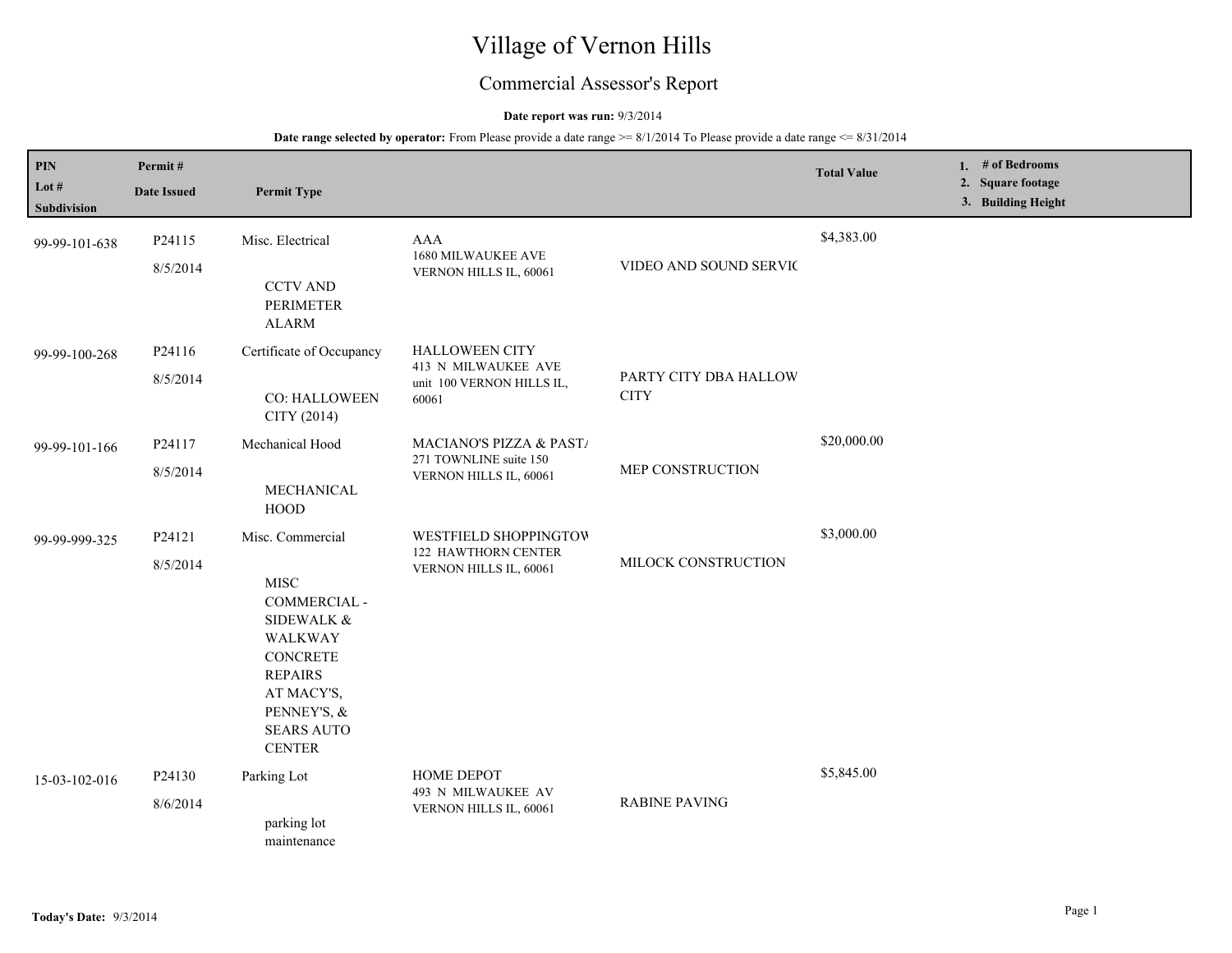| PIN<br>Lot #  | Permit#                                                                                                              |                                                                                                    |                                                                            |                                           | <b>Total Value</b> | 1. # of Bedrooms<br>2. Square footage |
|---------------|----------------------------------------------------------------------------------------------------------------------|----------------------------------------------------------------------------------------------------|----------------------------------------------------------------------------|-------------------------------------------|--------------------|---------------------------------------|
| Subdivision   | <b>Date Issued</b>                                                                                                   | <b>Permit Type</b>                                                                                 |                                                                            |                                           |                    | 3. Building Height                    |
| 99-99-101-412 | P24131<br>8/7/2014                                                                                                   | Misc. Electrical<br>TRENCH &<br>INSTALL 2" pvc on<br>south side of property                        | <b>VERIZON WIRELESS</b><br>700 TOWNLINE unit 200<br>VERNON HILLS IL, 60061 | DYROS ELECTRIC                            | \$14,500.00        |                                       |
|               |                                                                                                                      | for AT&T fiber.<br><b>INSTALL 3"</b> conduit<br>inside from back of<br>counter to Telco<br>Demarc. |                                                                            |                                           |                    |                                       |
| 99-99-993-527 | P24144                                                                                                               | Fire Sprinklers                                                                                    | PANDORA JEWELRY<br>322 HAWTHORN CENTER                                     |                                           | \$1,200.00         |                                       |
|               | 8/7/2014                                                                                                             | FIRE SPRINKLER                                                                                     | VERNON HILLS IL, 60061                                                     |                                           |                    |                                       |
| 15-05-414-010 | P24154                                                                                                               | Driveway/Slab                                                                                      |                                                                            |                                           | \$4,960.00         |                                       |
|               | 8/8/2014<br><b>REPLACE</b><br><b>DRIVEWAY - OVER</b><br>THE COUNTER<br>PER STEVE M &<br>DAVE BROWN NO<br><b>FEES</b> | 19 MONTGOMERY LN<br>VERNON HILLS IL, 60061                                                         | <b>EDWARD GRANADOS</b>                                                     |                                           |                    |                                       |
| 99-99-101-166 | P24155                                                                                                               | Ansul System                                                                                       | MACIANO'S PIZZA & PAST/                                                    |                                           | \$2,000.00         |                                       |
|               | 8/8/2014                                                                                                             | <b>ANSUL SYSTEM</b>                                                                                | 271 TOWNLINE suite 150<br>VERNON HILLS IL, 60061                           | FOX VALLEY FIRE AND SAI<br><b>COMPANY</b> |                    |                                       |
| 99-99-993-527 | P24156                                                                                                               | Fire Alarm                                                                                         | PANDORA JEWELRY<br>322 HAWTHORN CENTER                                     |                                           | \$3,500.00         |                                       |
|               | 8/8/2014                                                                                                             | <b>FIRE ALARM</b>                                                                                  | VERNON HILLS IL, 60061                                                     | ESSCOE, LLC                               |                    |                                       |
| 99-99-990-759 | P <sub>24161</sub>                                                                                                   | Certificate of Occupancy                                                                           | WOODY'S                                                                    |                                           |                    |                                       |
|               | 8/11/2014                                                                                                            | CO: WOODY'S                                                                                        | 113 HAWTHORN CENTER<br>VERNON HILLS IL, 60061                              |                                           |                    |                                       |
| 99-99-993-527 | P24163                                                                                                               | Sign                                                                                               | PANDORA JEWELRY<br>322 HAWTHORN CENTER                                     |                                           | \$9,000.00         |                                       |
|               | 8/12/2014                                                                                                            | <b>SIGN: PANDORA</b>                                                                               | VERNON HILLS IL, 60061                                                     | LANDMARK SIGN GROUP                       |                    |                                       |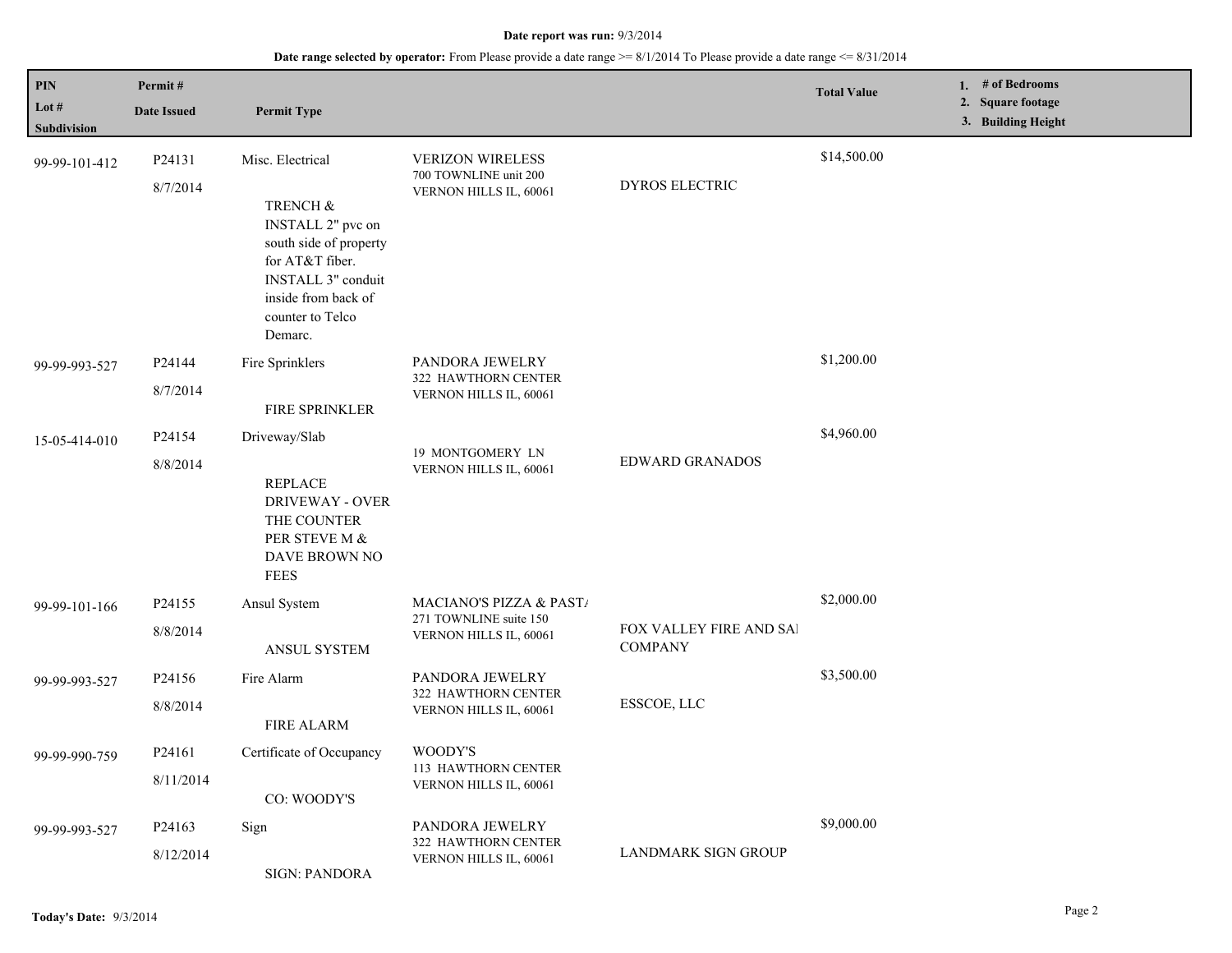| <b>PIN</b><br>Lot $#$<br>Subdivision | Permit#<br><b>Date Issued</b> | <b>Permit Type</b>                                                                                                             |                                                                               |                         | <b>Total Value</b> |          | 1. # of Bedrooms<br>2. Square footage<br>3. Building Height |
|--------------------------------------|-------------------------------|--------------------------------------------------------------------------------------------------------------------------------|-------------------------------------------------------------------------------|-------------------------|--------------------|----------|-------------------------------------------------------------|
| 99-00-000-076                        | P24164<br>8/12/2014           | Sign<br><b>SIGN: REAL</b><br><b>ESTATE GROUND</b><br><b>SIGN</b>                                                               | 730 N LAKEVIEW PKY<br>VERNON HILLS IL, 60061                                  | <b>CNC GRAPHICS</b>     | \$540.00           |          | 2.16.00<br>3.4.00                                           |
| 15-04-201-002                        | P24165<br>8/12/2014           | Misc. Electrical<br><b>FIRE DAMAGE</b><br><b>ELECTRICAL</b><br><b>REPAIRS</b>                                                  | HAWTHORN HILLS SQUAR<br>700 N MILWAUKEE AVE<br>VERNON HILLS IL, 60061         | TCL ELECTRICAL LIGHTING | \$10,000.00        |          |                                                             |
| 99-99-995-495                        | P24166<br>8/12/2014           | Sign<br>SIGN:<br><b>MCDONALD'S</b>                                                                                             | <b>MCDONALD'S</b><br>909 HAWTHORN CENTER<br>VERNON HILLS IL, 60061            | INTEGRITY SIGN COMPANY  | \$750.00           | 2.<br>3. | 2.60<br>18.00                                               |
| 99-99-999-325                        | P24167<br>8/12/2014           | Elevator<br><b>INSTALL 2 NEW</b><br><b>ELEVATORS AND 2</b><br><b>NEW ESCALATORS</b>                                            | WESTFIELD SHOPPINGTOW<br><b>122 HAWTHORN CENTER</b><br>VERNON HILLS IL, 60061 | KONE, INC.              | \$502,250.00       |          |                                                             |
| 99-00-000-277                        | P24170<br>8/12/2014           | Misc. Commercial<br><b>BROW ART:</b><br><b>UPDATE WALL &amp;</b><br>FLOOR TILE,<br><b>ACOUSTIC</b><br>CEILING,<br><b>PAINT</b> | <b>BROW ART 23</b><br><b>432 HAWTHORN CENTER</b><br>VERNON HILLS IL, 60061    | RGR CONSTRUCTION SERV   | \$25,000.00        |          |                                                             |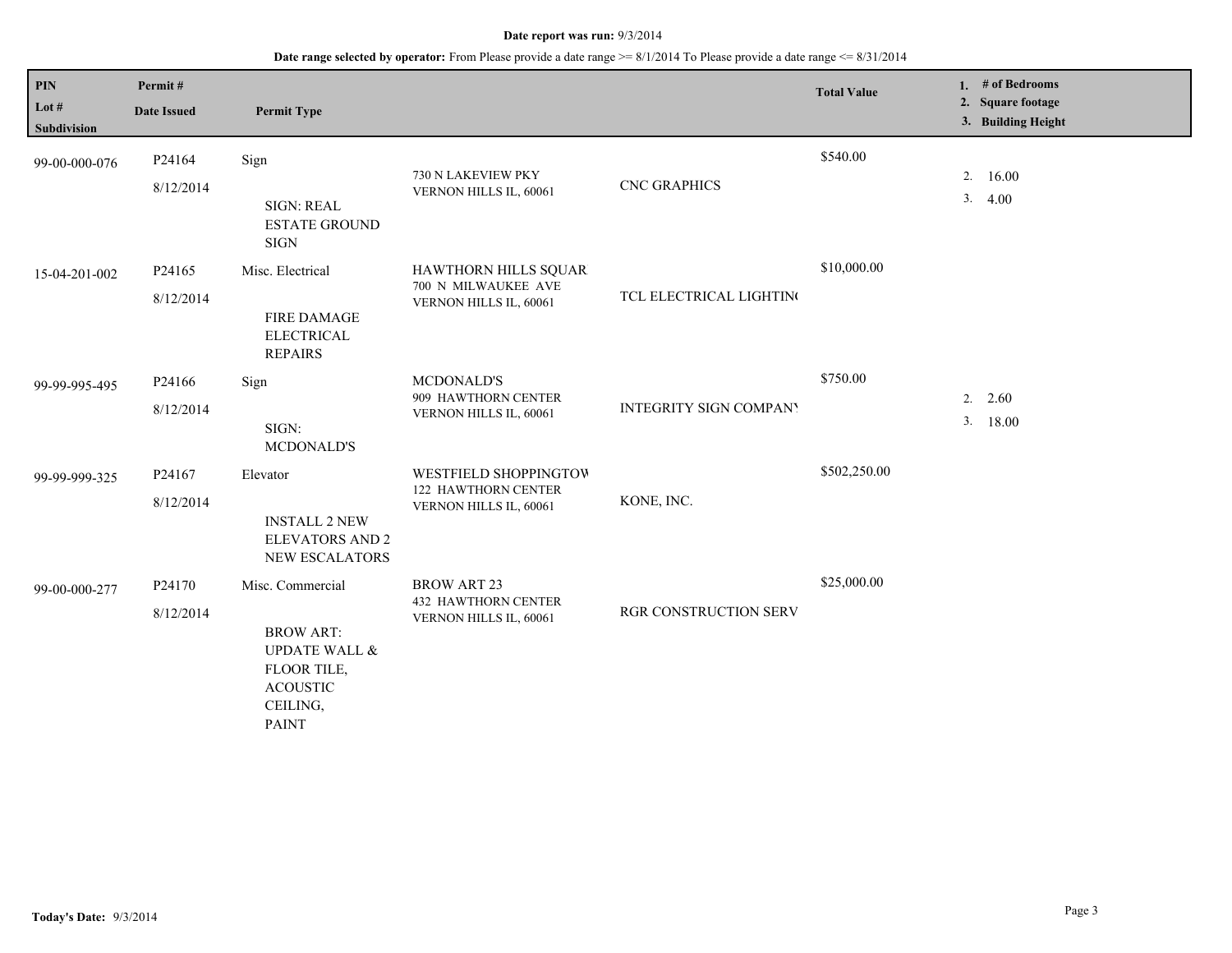| PIN<br>Lot $#$                                              | Permit#<br><b>Date Issued</b>   | <b>Permit Type</b>                                                                                                                                                                                                                                                                                               |                                                                        |                                            | <b>Total Value</b> | 1. # of Bedrooms<br>2. Square footage |
|-------------------------------------------------------------|---------------------------------|------------------------------------------------------------------------------------------------------------------------------------------------------------------------------------------------------------------------------------------------------------------------------------------------------------------|------------------------------------------------------------------------|--------------------------------------------|--------------------|---------------------------------------|
| Subdivision                                                 |                                 |                                                                                                                                                                                                                                                                                                                  |                                                                        |                                            |                    | 3. Building Height                    |
| 99-99-999-646                                               | P24174<br>8/13/2014             | Antenna<br>PLACE ITRON<br><b>REPEATERS ON</b><br>DRIVING RANGE<br><b>TO ALLOW</b><br><b>AUTOMATION OF</b><br><b>WATER METERS</b><br>THOUGHOUT<br>VILLAGE. POWER<br>AND GROUNDING<br>WILL RUN UP                                                                                                                  | 250 GREGGS PARKWAY<br>VERNON HILLS IL, 60061                           | UNITED SYSTEMS                             | \$7,000.00         |                                       |
|                                                             |                                 | POLE TO<br>REPEATERS AT<br>THE TOWER SITES                                                                                                                                                                                                                                                                       |                                                                        |                                            | \$20,000.00        |                                       |
| 11-29-404-002<br>LOT <sub>15</sub><br><b>ROYAL BIRKDALE</b> | P24175<br>8/13/2014             | Antenna<br>PLACE ITRON<br><b>RECEPTICALS &amp;</b><br><b>AVAILABLE</b><br><b>INFRUSTRUCTURE</b><br><b>S ALLOW</b><br><b>AUTOMATION OF</b><br>THE WATER<br><b>METERS</b><br><b>THROUGH</b><br><b>VERNON HILLS.</b><br>POWER &<br><b>GROUNDING WILL</b><br>BEON PHOTO CEL<br><b>ADAPTER ON</b><br><b>EACH POLE</b> | 2000 N ROYAL BIRKDALE<br>DR VERNON HILLS IL, 60061                     | LOT <sub>15</sub><br><b>UNITED SYSTEMS</b> |                    |                                       |
| 99-99-991-353                                               | P <sub>24180</sub><br>8/13/2014 | Certificate of Occupancy<br>NEW CO FOR NEW<br><b>OWNERS</b>                                                                                                                                                                                                                                                      | <b>SPICY BITES</b><br>139 TOWNLINE RD VERNON<br><b>HILLS IL, 60061</b> | <b>SPICY BITES</b>                         |                    |                                       |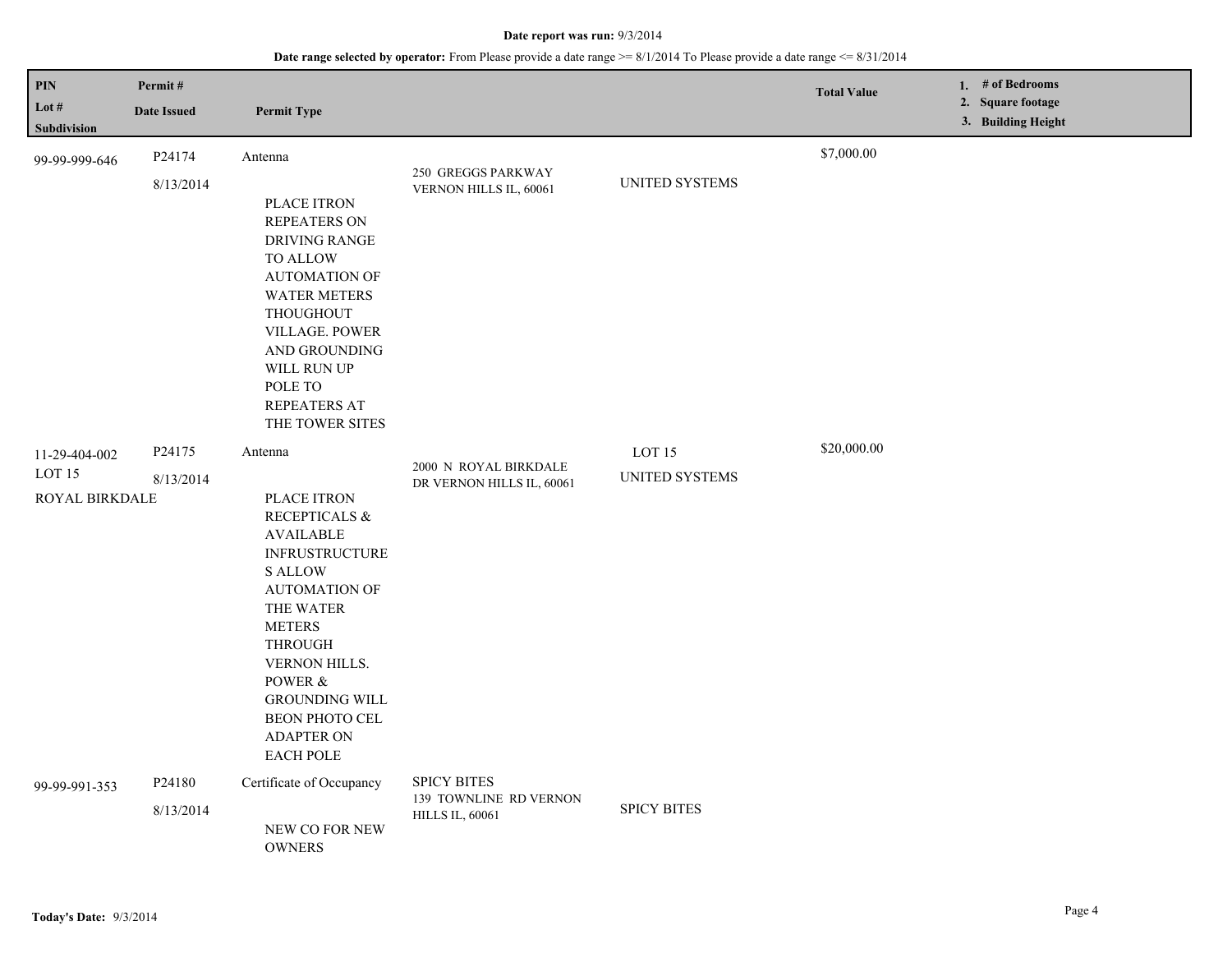| PIN<br>Lot $#$<br>Subdivision              | Permit#<br><b>Date Issued</b>   | <b>Permit Type</b>                                                                      |                                                                                      |                                         | <b>Total Value</b> | 1. # of Bedrooms<br>2. Square footage<br>3. Building Height |
|--------------------------------------------|---------------------------------|-----------------------------------------------------------------------------------------|--------------------------------------------------------------------------------------|-----------------------------------------|--------------------|-------------------------------------------------------------|
| 99-99-101-087<br>$5 - 1$<br>BLDG 5, UNIT 1 | P24183<br>8/13/2014             | Fire Alarm<br>FIRE ALARM -<br>1008-1010                                                 | POETS CORNER<br>1008 GREEN MEADOW<br>VERNON HILLS IL, 60061                          | $5 - 1$<br>TYCO INTEGRATED SECUR        | \$5,000.00         |                                                             |
| 99-99-101-078<br>$2 - 2$<br>BLDG 2, UNIT 2 | P24184<br>8/13/2014             | Fire Alarm<br>FIRE ALARM - 1001<br>& 1003                                               | POETS CORNER<br>1001 GREEN MEADOW<br>VERNON HILLS IL, 60061                          | $2 - 2$<br><b>TYCO INTEGRATED SECUR</b> | \$5,000.00         |                                                             |
| 99-99-101-079<br>$3 - 1$<br>BLDG 3, UNIT 1 | P <sub>24185</sub><br>8/13/2014 | Fire Alarm<br>FIRE ALARM -<br>993,995,996,998                                           | POETS CORNER<br>993 GREEN MEADOW<br>VERNON HILLS IL, 60061                           | $3 - 1$<br><b>TYCO INTEGRATED SECUR</b> | \$5,000.00         |                                                             |
| 99-99-101-076<br>$1 - 4$<br>BLDG 1, UNIT 4 | P24186<br>8/13/2014             | Fire Alarm<br>FIRE ALARM FOR<br>1005, 1007, 1009,<br><b>1011 GREEN</b><br><b>MEADOW</b> | POETS CORNER<br>1005 GREEN MEADOW<br>VERNON HILLS IL, 60061                          | $1 - 4$<br>TYCO INTEGRATED SECUR        | \$5,000.00         |                                                             |
| 99-99-101-083<br>$4 - 1$<br>BLDG 4, UNIT 1 | P24187<br>8/13/2014             | Fire Alarm<br>FIRE ALARM -<br>1000,1002,1004,1006                                       | POETS CORNER<br>1000 GREEN MEADOW<br>VERNON HILLS IL, 60061                          | $4 - 1$<br><b>TYCO INTEGRATED SECUR</b> | \$5,000.00         |                                                             |
| 99-99-100-576                              | P24188<br>8/13/2014             | Certificate of Occupancy<br>CO: VAPORS 365                                              | VAPORS365<br>1100 HAWTHORN CENTER<br>VERNON HILLS IL, 60061                          |                                         |                    |                                                             |
| 99-99-100-159                              | P24190<br>8/14/2014             | Misc. Commercial<br><b>RACKING</b>                                                      | <b>JOHNSON CONTROLS - SOU</b><br>859 WEST END CT suite 101<br>VERNON HILLS IL, 60061 | IRIS CONSTRUCTION                       | \$5,000.00         |                                                             |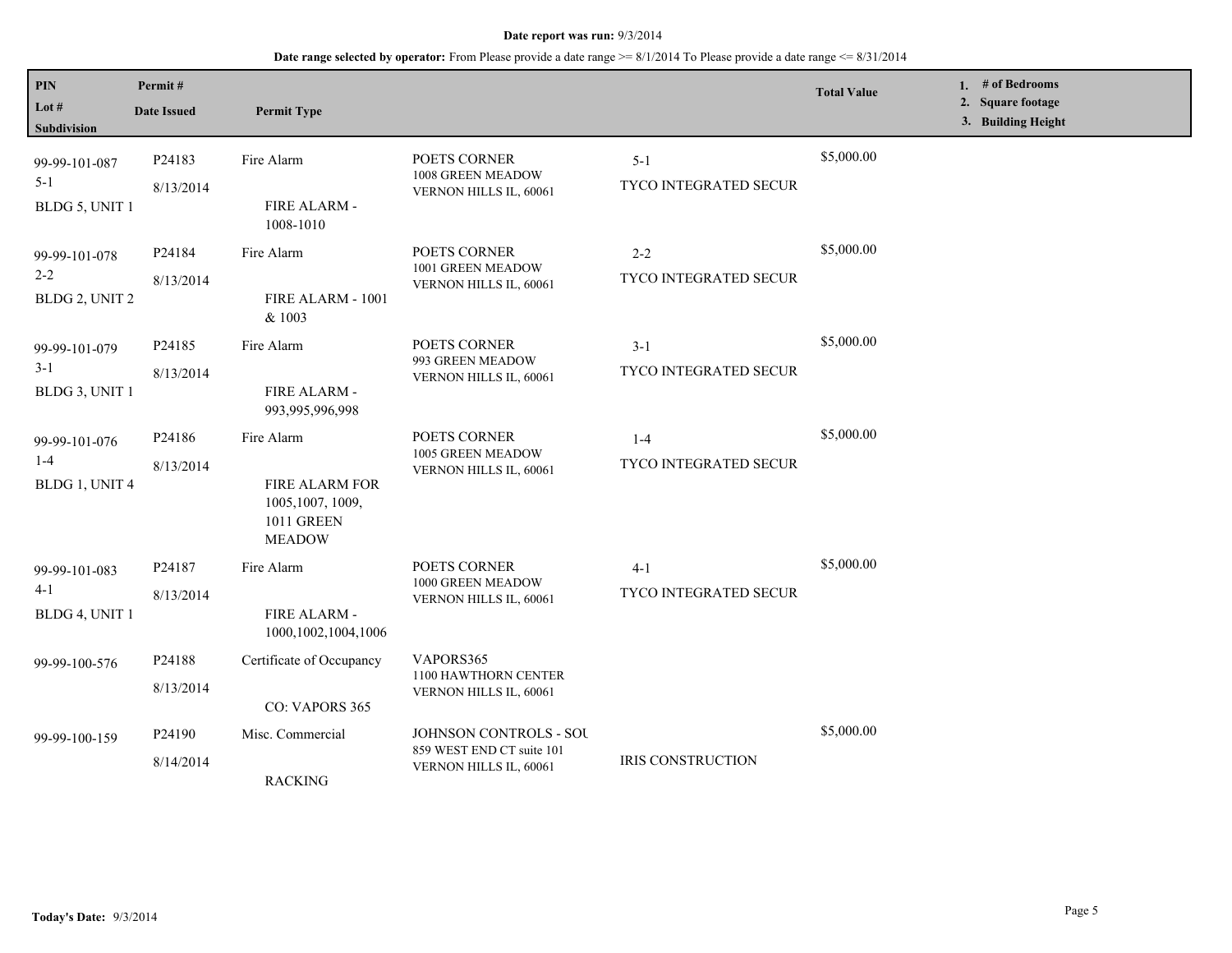| PIN<br>Lot $#$ | Permit#<br><b>Date Issued</b> | <b>Permit Type</b>                                                                                                                             |                                                                                   |                                                  | <b>Total Value</b> | 1. $#$ of Bedrooms<br>2. Square footage |
|----------------|-------------------------------|------------------------------------------------------------------------------------------------------------------------------------------------|-----------------------------------------------------------------------------------|--------------------------------------------------|--------------------|-----------------------------------------|
| Subdivision    |                               |                                                                                                                                                |                                                                                   |                                                  |                    | 3. Building Height                      |
| 99-99-999-653  | P24197<br>8/15/2014           | Site Work<br>SITE WORK:<br>GRADING,<br><b>UNDERGROUND</b><br>UTILITIES,<br><b>DETENTION</b><br>PONDS AND<br>PAVED PARKING<br><b>AND ACCESS</b> | SPRINGS OF VERNON HILL<br>350 S MILWAUKEE AVE<br>VERNON HILLS IL, 60061           | CHARLES HALL CONSTRUC<br>${\rm LLC}$             |                    |                                         |
| 99-99-995-488  | P24198<br>8/15/2014           | <b>Trash Enclosures</b><br>REPLACE TRASH<br><b>ENCLOSURE</b><br><b>FENCING</b>                                                                 | <b>CHARMS</b><br>906 ROUTE 45 VERNON<br><b>HILLS IL, 60061</b>                    | <b>CHARMS</b>                                    | \$1,250.00         | 3. 6.00                                 |
| 99-99-996-610  | P24199<br>8/15/2014           | Fire Sprinklers<br><b>SAPPHIRE</b><br><b>SUPPRESSION</b><br><b>SYSTEM FOR</b><br><b>SERVER ROOM</b>                                            | COLLEGE OF LAKE COUNT<br>1120 S MILWAUKEE AV<br>VERNON HILLS IL, 60061            | <b>FOX VALLEY FIRE AND SAI</b><br><b>COMPANY</b> | \$19,500.00        |                                         |
| 99-99-995-488  | P24212<br>8/19/2014           | Sign<br><b>SIGN - 1 GROUND</b><br>FOR FACE ONLY &<br>1 INLAYED ON<br>WALL                                                                      | <b>CHARMS</b><br>906 ROUTE 45 VERNON<br><b>HILLS IL, 60061</b>                    | <b>CHARMS</b>                                    | \$1,200.00         |                                         |
| 15-04-111-017  | P24213<br>8/19/2014           | Tent<br><b>TENT FOR</b><br>COMPANY PICNIC<br>SEPT 9TH                                                                                          | <b>BAXTER INFORMATION TE</b><br>440 N FAIRWAY DR VERNON<br><b>HILLS IL, 60061</b> | <b>BAXTER INFORMATION</b><br><b>TECHNOLOGY</b>   |                    |                                         |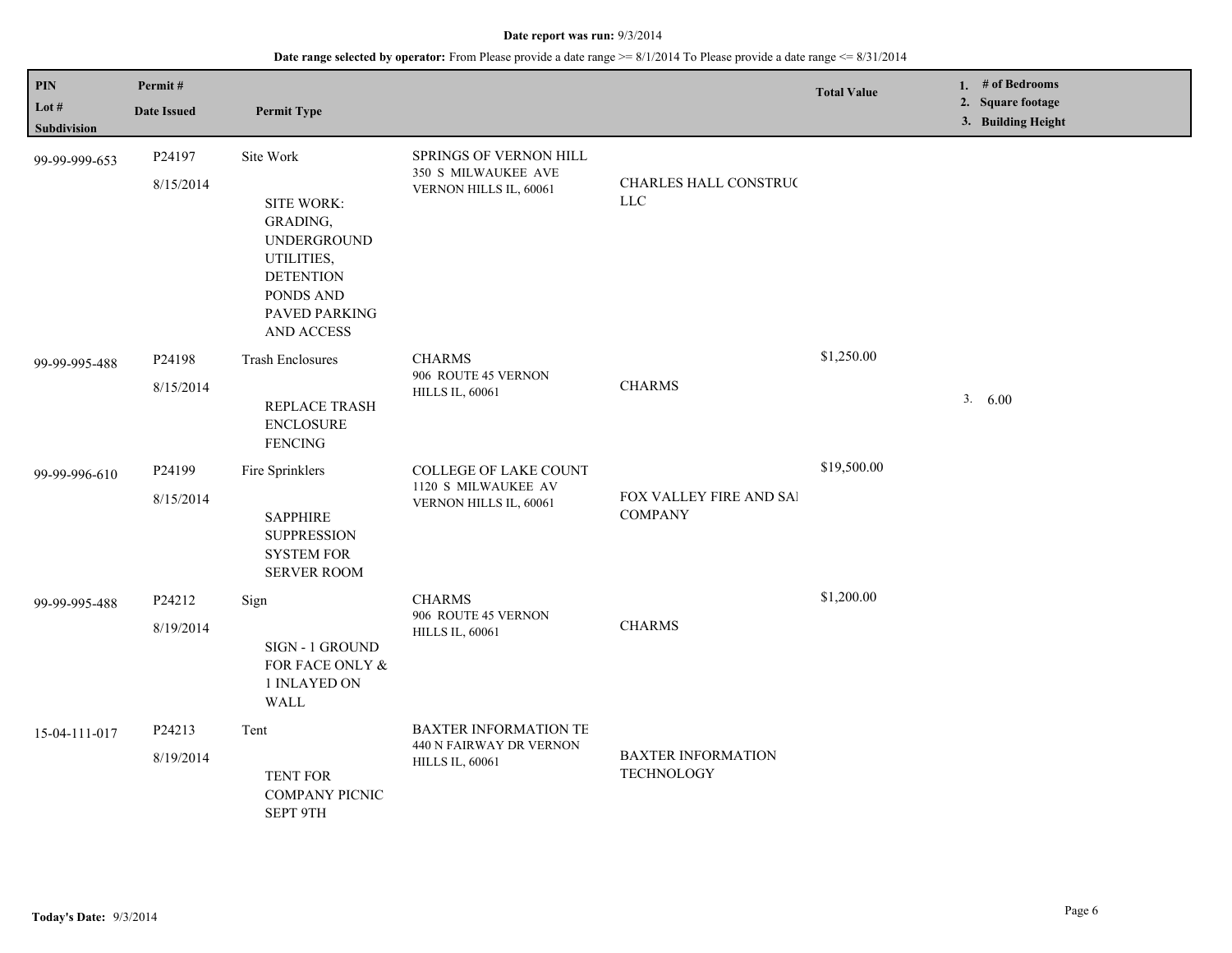| PIN                           | Permit#                                               |                                                                                                                           |                                                        |                                                | <b>Total Value</b> | 1. # of Bedrooms<br>2. Square footage |
|-------------------------------|-------------------------------------------------------|---------------------------------------------------------------------------------------------------------------------------|--------------------------------------------------------|------------------------------------------------|--------------------|---------------------------------------|
| Lot $#$<br><b>Subdivision</b> | <b>Date Issued</b>                                    | <b>Permit Type</b>                                                                                                        |                                                        |                                                |                    | 3. Building Height                    |
| 11-33-302-002                 | P24215                                                | Parking Lot                                                                                                               | <b>VERNON HILLS BANK &amp; TF</b><br>1101 LAKEVIEW PKY |                                                | \$2,339.00         |                                       |
|                               | 8/19/2014                                             | <b>SEALCOATING</b><br>AND STRIPING<br>PARKING LOT                                                                         | VERNON HILLS IL, 60061                                 | VERNON HILLS BANK & TR                         |                    |                                       |
| 99-99-999-653                 | P24219                                                | Commercial New                                                                                                            | SPRINGS OF VERNON HILL                                 |                                                | \$6,400,000.00     |                                       |
|                               | 8/20/2014                                             | <b>SPRINGS OF</b><br><b>VERNON HILLS</b><br>(SR)<br>LIVING/DEMENTIA<br><b>CARE FACILITY -</b><br>70 BRS, 45<br>BATHROOMS) | <b>350 S MILWAUKEE AVE</b><br>VERNON HILLS IL, 60061   | CHARLES HALL CONSTRUC<br><b>LLC</b>            |                    | 48,250.00<br>2.<br>3.<br>26.00        |
| 15-08-200-012                 | P24223                                                | Elevator                                                                                                                  | J & L OIL<br>204 ROUTE 45 VERNON                       |                                                | \$1,638.00         |                                       |
|                               | 8/20/2014                                             | <b>ELEVATOR</b><br><b>UPGRADE AND</b><br><b>DOOR</b><br><b>RESTRICTORS</b>                                                | <b>HILLS IL, 60061</b>                                 | <b>GREAT LAKES ELEVATOR</b><br><b>SERVICES</b> |                    |                                       |
| 15-08-200-044                 | P24224                                                | Elevator                                                                                                                  | VERNON HILLS PARK DIST<br>294 EVERGREEN DR             |                                                | \$1,625.00         |                                       |
|                               | 8/20/2014                                             | <b>ELEVATOR</b><br>UPGRADE DOOR<br><b>RESTRICTOR</b>                                                                      | VERNON HILLS IL, 60061                                 |                                                |                    |                                       |
| 99-99-100-268                 | P24226                                                | Sign                                                                                                                      | <b>HALLOWEEN CITY</b><br>413 N MILWAUKEE AVE           |                                                | \$800.00           | 2.<br>136.00                          |
|                               | 8/20/2014<br>SIGN:<br><b>HALLOWEEN CITY</b><br>(2014) | unit 100 VERNON HILLS IL,<br>60061                                                                                        | PARTY CITY DBA HALLOW<br><b>CITY</b>                   |                                                | 3.4.00             |                                       |
| 99-99-101-166                 | P24232                                                | Fire Alarm                                                                                                                | MACIANO'S PIZZA & PAST/                                |                                                | \$3,500.00         |                                       |
|                               | 8/20/2014<br><b>FIRE ALARM</b>                        | 271 TOWNLINE suite 150<br>ESSCOE, LLC<br>VERNON HILLS IL, 60061                                                           |                                                        |                                                |                    |                                       |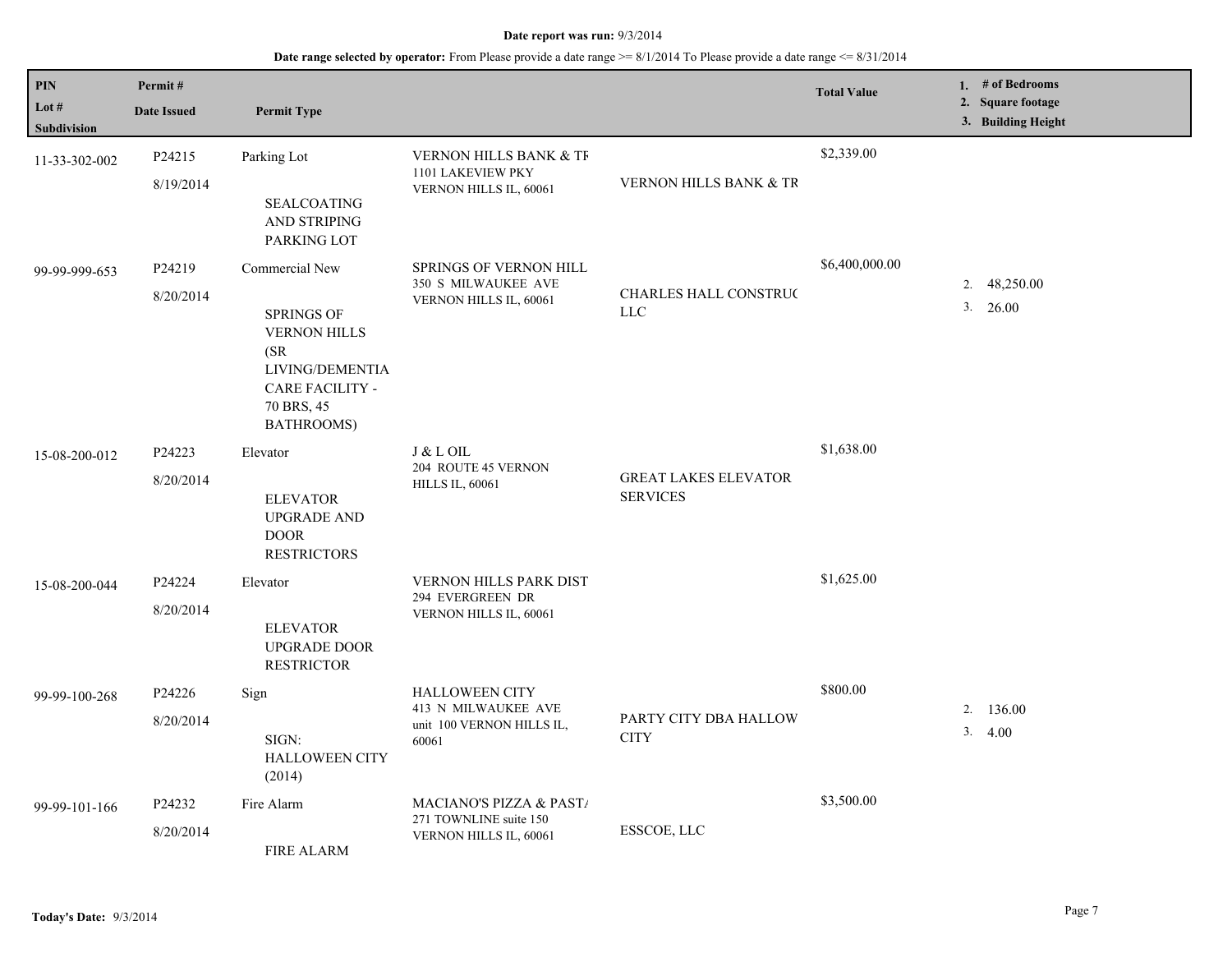| PIN<br>Lot #<br>Subdivision | Permit#<br><b>Date Issued</b> | <b>Permit Type</b>                                                                      |                                                                                       |                                                     | <b>Total Value</b> | 1. # of Bedrooms<br>2. Square footage<br>3. Building Height |
|-----------------------------|-------------------------------|-----------------------------------------------------------------------------------------|---------------------------------------------------------------------------------------|-----------------------------------------------------|--------------------|-------------------------------------------------------------|
| 15-04-401-091               | P24237<br>8/21/2014           | Sign<br>SIGN - FACE<br><b>CHANGE</b>                                                    | <b>COLE PARMER (THERMO F</b><br><b>625 BUNKER CT VERNON</b><br><b>HILLS IL, 60061</b> | SIGNARAMA                                           | \$916.00           | 3.4.00                                                      |
| 99-99-100-280               | P24238<br>8/21/2014           | Fire Alarm<br><b>FIRE ALARM</b>                                                         | <b>FIREHOUSE SUBS</b><br>325 N MILWAUKEE AVE<br>unit 250 VERNON HILLS IL,<br>60061    | DETECTION SYSTEMS &<br><b>SERVICE</b>               | \$2,000.00         |                                                             |
| 99-99-100-846               | P24249<br>8/21/2014           | Elevator<br><b>INSTALL</b><br>VERTICAL<br>PLATFORM LIFT                                 | VERNON SQUARE LOT 6<br>270 CENTER VERNON HILLS<br>IL, 60061                           | <b>EXTENDED HOME LIVING</b><br><b>SERVICES, INC</b> | \$24,150.00        |                                                             |
| 99-99-994-145               | P24250<br>8/21/2014           | Parking Lot<br>PARKING LOT 2014<br>- ASPHALT AND<br><b>STORM SEWER</b><br><b>REPAIR</b> | WONDERLIC/AMERISTAR I<br>400 N LAKEVIEW PKY<br>VERNON HILLS IL, 60061                 | <b>CONSTRUCTION MANAGEM</b><br><b>CORP OF ILL</b>   | \$23,400.00        |                                                             |
| 99-99-100-744               | P24251<br>8/21/2014           | Misc. Commercial<br><b>ASPHALT</b><br><b>RESURFACE OF</b><br><b>JOGGING PATH</b>        | 0 CONTINENTAL EXECUTIVE<br>PARK VERNON HILLS IL,<br>60061                             | CONSTRUCTION MANAGEM<br><b>CORP OF ILL</b>          | \$14,400.00        |                                                             |
| 99-99-999-477               | P24253<br>8/21/2014           | Parking Lot<br>PARKING LOT 2014<br>- ASPHALT AND<br><b>BRICK PAVERS</b>                 | <b>CDW</b><br>300 N MILWAUKEE AVE<br>VERNON HILLS ILLINOIS IL,<br>60061               | CONSTRUCTION MANAGEM<br><b>CORP OF ILL</b>          | \$14,250.00        |                                                             |
| 11-33-302-014               | P24256<br>8/22/2014           | Air Conditioning<br>$\ensuremath{\text{A}}\xspace/\ensuremath{\text{C}}\xspace$         | <b>HOLIDAY INN EXPRESS</b><br>975 N LAKEVIEW PKY<br>VERNON HILLS IL, 60061            | ALLIED AIR CONDITIONING<br><b>HEATING</b>           | \$9,735.00         |                                                             |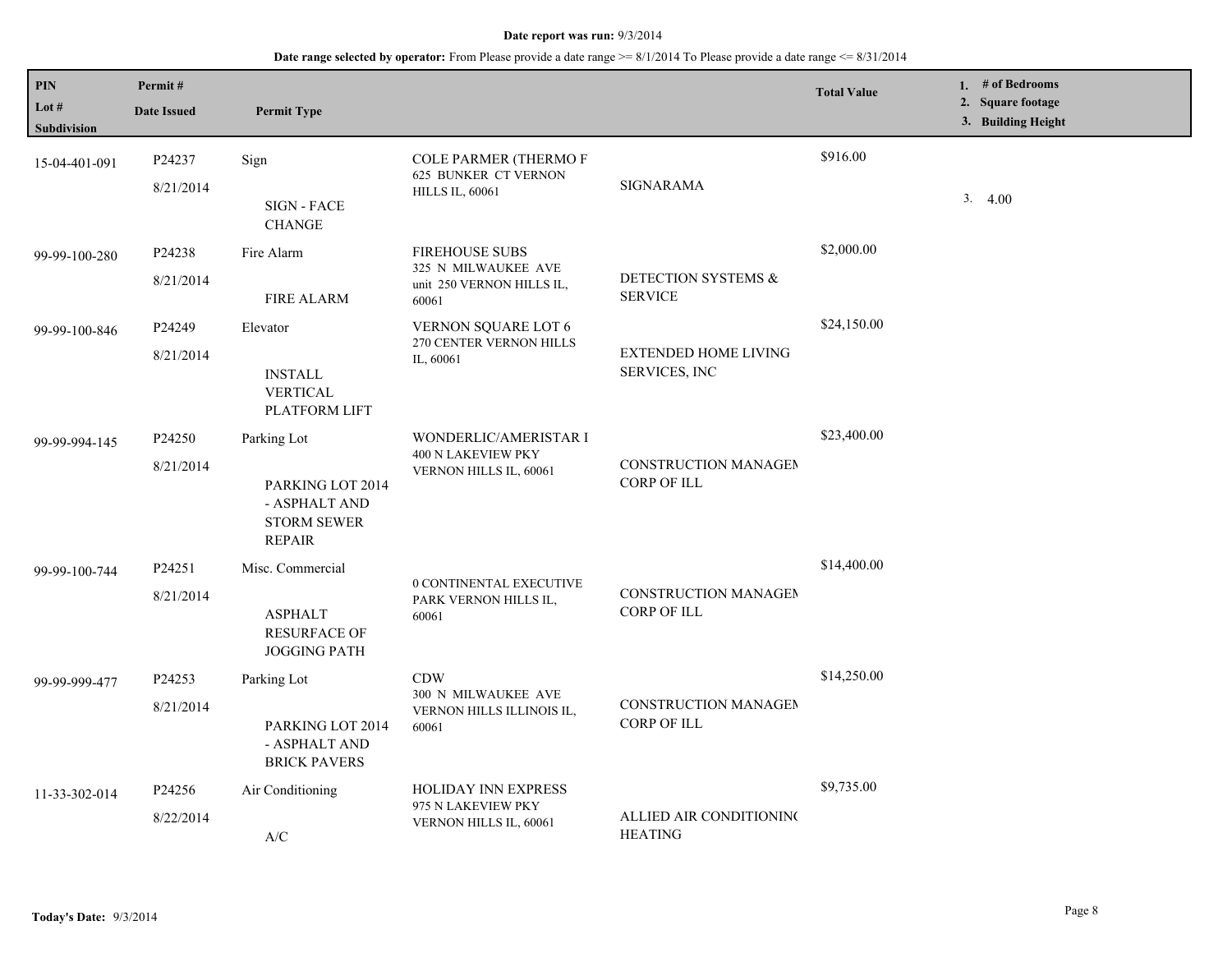| PIN<br>Lot #<br><b>Subdivision</b> | Permit#<br><b>Date Issued</b> | <b>Permit Type</b>                                                                                                       |                                                                                    |                                              | <b>Total Value</b> | # of Bedrooms<br>1.<br>2. Square footage<br>3. Building Height |
|------------------------------------|-------------------------------|--------------------------------------------------------------------------------------------------------------------------|------------------------------------------------------------------------------------|----------------------------------------------|--------------------|----------------------------------------------------------------|
| 00-00-000-810                      | P24264<br>8/25/2014           | Certificate of Occupancy<br><b>HALLOWEEN</b><br><b>WAREHOUSE</b><br><b>TEMP SPACE</b><br>$8/27/14 - 11/5/14$             | HALLOWEEN WAREHOUSE<br>1322 S MILWAUKEE AVE<br>VERNON HILLS IL, 60061              | <b>CARD &amp; PARTY WHSE</b>                 |                    |                                                                |
| 99-99-994-861                      | P24266<br>8/25/2014           | Patio<br><b>PAVER PATIO</b>                                                                                              | <b>600 DEERPATH DR VERNON</b><br><b>HILLS IL, 60061</b>                            | <b>COUNTRYSIDE FIRE</b><br><b>PROTECTION</b> | \$14,000.00        |                                                                |
| 99-99-993-527                      | P24268<br>8/25/2014           | Voice/Data<br>VOICE/DATA/SOU<br>ND                                                                                       | PANDORA JEWELRY<br>322 HAWTHORN CENTER<br>VERNON HILLS IL, 60061                   | LOW VOLTAGE WORKS                            | \$3,500.00         |                                                                |
| 99-99-100-280                      | P24271<br>8/25/2014           | Sign<br><b>SIGNS: FIREHOUSE</b><br><b>SUBS</b>                                                                           | <b>FIREHOUSE SUBS</b><br>325 N MILWAUKEE AVE<br>unit 250 VERNON HILLS IL,<br>60061 | AURORA SIGN CO.                              | \$10,000.00        | 2. 21.58<br>$3. \quad 2.40$                                    |
| 99-99-100-384                      | P24278<br>8/26/2014           | Fire Alarm<br><b>FIRE ALARM</b>                                                                                          | <b>IRA G SPIRO DDS</b><br>830 WEST END CT suite 800<br>VERNON HILLS IL, 60061      | <b>CUNNINGHAM SECURITY</b><br><b>SYSTEMS</b> | \$1,500.00         |                                                                |
| 15-09-401-075                      | P24280<br>8/26/2014           | Misc. Commercial<br>2 KW GRID-TIED<br><b>GROUND</b><br><b>MOUNTED</b><br><b>SOLOAR</b><br>PHOTOVOLTAIC<br><b>TRACKER</b> | MITSUBISHI ELEC AUTOM/<br>500 CORPORATE WOODS<br>PKWY VERNON HILLS IL,<br>60061    | MITSUBISHI ELEC AUTOM/<br><b>INC</b>         | \$14,000.00        |                                                                |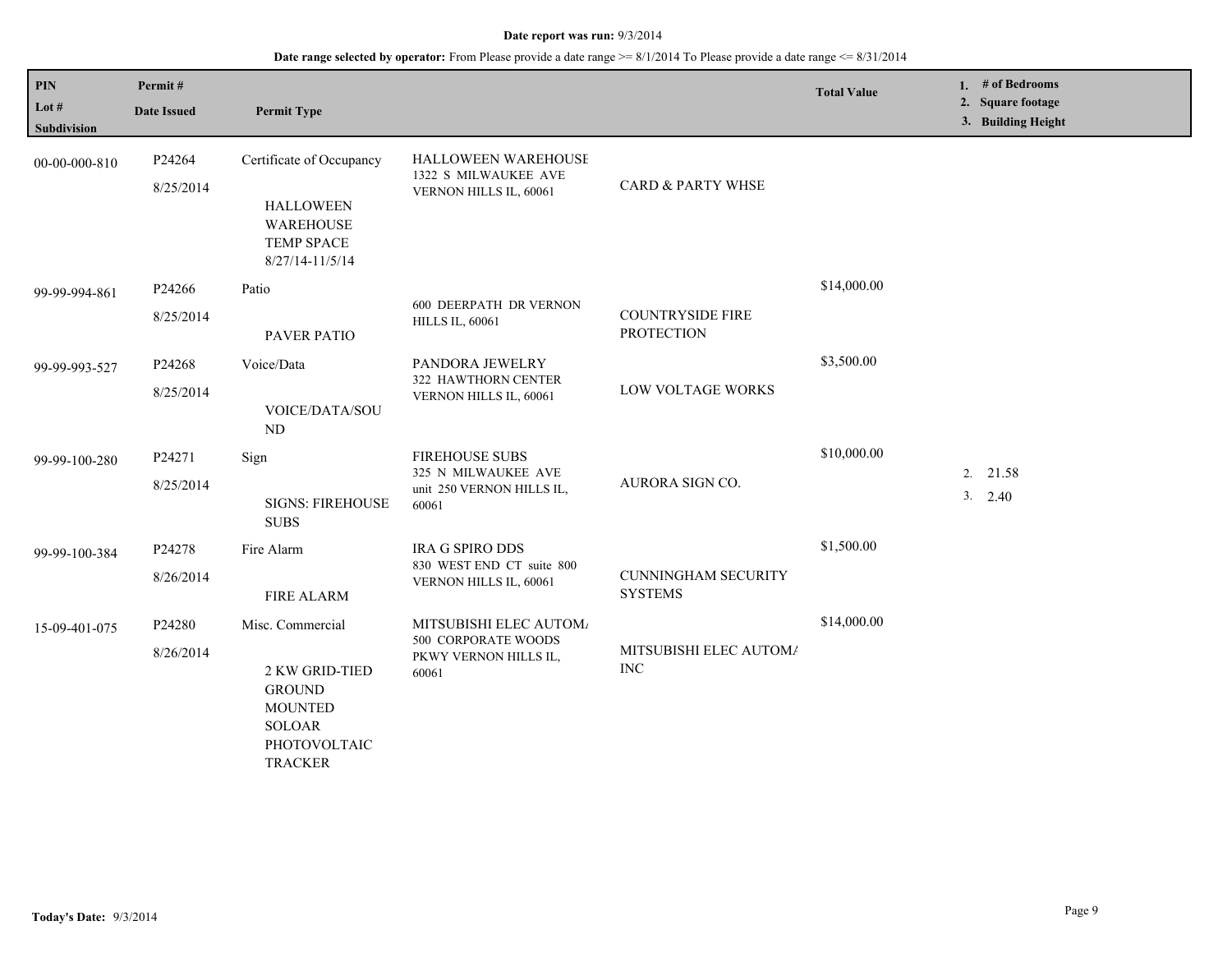| PIN                           | Permit#            |                                                                                                                           |                                                       |                                                 | <b>Total Value</b> | 1. # of Bedrooms                        |
|-------------------------------|--------------------|---------------------------------------------------------------------------------------------------------------------------|-------------------------------------------------------|-------------------------------------------------|--------------------|-----------------------------------------|
| Lot $#$<br><b>Subdivision</b> | <b>Date Issued</b> | <b>Permit Type</b>                                                                                                        |                                                       |                                                 |                    | 2. Square footage<br>3. Building Height |
| 15-04-201-002                 | P24282             | Misc. Electrical                                                                                                          | HAWTHORN HILLS SQUAR<br>700 N MILWAUKEE AVE           |                                                 | \$32,850.00        |                                         |
|                               | 8/27/2014          | REPLACE METAL<br><b>HALIDE FIXTURES</b><br>$\hbox{W}/\hbox{LED}$<br><b>FIXTURESON</b><br>PARKING LOT<br><b>LIGHTPOLES</b> | VERNON HILLS IL, 60061<br><b>MACY'S</b>               | TCL ELECTRICAL LIGHTING                         |                    |                                         |
| 11-33-401-005                 | P24283             | Elevator                                                                                                                  |                                                       |                                                 | \$2,000.00         |                                         |
|                               | 8/27/2014          | P1 & P2<br><b>ELEVATOR DOOR</b><br><b>RESTRICTORS</b>                                                                     | 1 HAWTHORN CENTER<br>VERNON HILLS IL, 60061           | <b>SCHINDLER ELEVATOR</b><br><b>CORPORATION</b> |                    |                                         |
| 99-99-101-641                 | P24284             | Elevator                                                                                                                  |                                                       |                                                 | \$59,300.00        |                                         |
| THE OAKS                      | 8/27/2014          | <b>INSTALL ONE</b><br><b>TRACTION</b><br><b>ELEVATOR</b>                                                                  | <b>805 LOCUST LN VERNON</b><br><b>HILLS IL, 60061</b> | <b>SCHINDLER ELEVATOR</b><br><b>CORPORATION</b> |                    |                                         |
| 99-99-101-648                 | P24285             | Elevator                                                                                                                  |                                                       |                                                 | \$59,300.00        |                                         |
| THE OAKS                      | 8/27/2014          | <b>INSTALL 1</b><br><b>TRACTION</b><br><b>ELEVATOR</b>                                                                    | 949 HONEYLOCUST LN<br>VERNON HILLS IL, 60061          | <b>SCHINDLER ELEVATOR</b><br><b>CORPORATION</b> |                    |                                         |
| 99-99-101-649                 | P24286             | Elevator                                                                                                                  |                                                       |                                                 | \$59,300.00        |                                         |
| THE OAKS                      | 8/27/2014          | <b>INSTALL ONE</b><br><b>TRACTION</b><br><b>ELEVATOR</b>                                                                  | 970 HONEYLOCUST LN<br>VERNON HILLS IL, 60061          | <b>SCHINDLER ELEVATOR</b><br><b>CORPORATION</b> |                    |                                         |
| 99-99-101-642                 | P24287             | Elevator                                                                                                                  |                                                       |                                                 | \$59,300.00        |                                         |
| THE OAKS                      | 8/27/2014          | <b>INSTALL ONE</b><br><b>TRACTION</b><br><b>ELEVATOR</b>                                                                  | 809 LOCUST LN VERNON<br><b>HILLS IL, 60061</b>        | <b>SCHINDLER ELEVATOR</b><br><b>CORPORATION</b> |                    |                                         |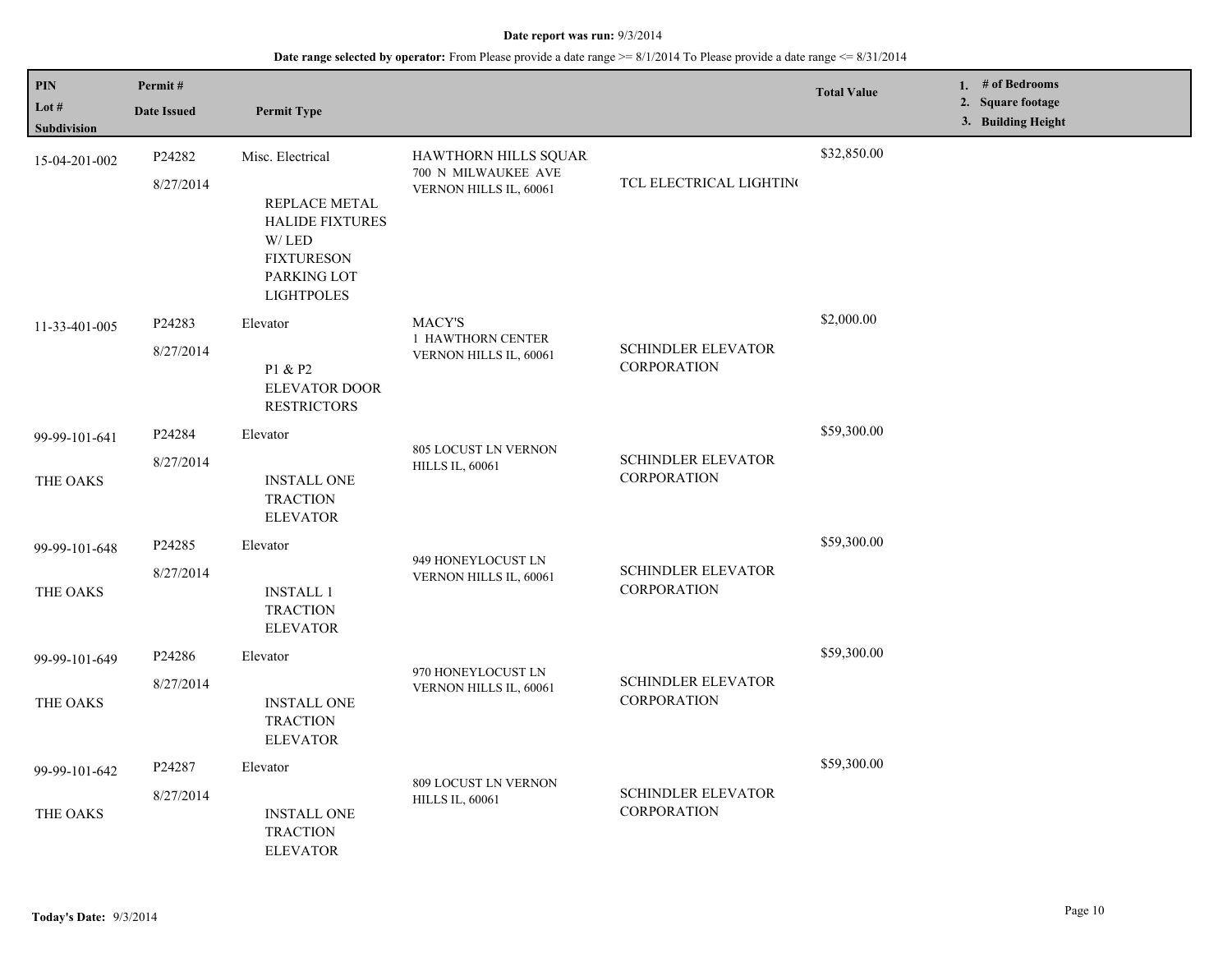| PIN<br>Lot #<br>Subdivision | Permit#<br><b>Date Issued</b> | <b>Permit Type</b>                                                                            |                                                                                    |                                                 | <b>Total Value</b> | 1. # of Bedrooms<br>2. Square footage<br>3. Building Height |
|-----------------------------|-------------------------------|-----------------------------------------------------------------------------------------------|------------------------------------------------------------------------------------|-------------------------------------------------|--------------------|-------------------------------------------------------------|
| 99-99-101-644<br>THE OAKS   | P24288<br>8/27/2014           | Elevator<br><b>INSTALL ONE</b><br><b>TRACTION</b><br><b>ELEVATOR</b>                          | 99 OAK LEAF LN VERNON<br><b>HILLS IL, 60061</b>                                    | <b>SCHINDLER ELEVATOR</b><br><b>CORPORATION</b> | \$59,300.00        |                                                             |
| 99-00-000-277               | P24289<br>8/27/2014           | Fire Sprinklers<br><b>RELOCATE FIRE</b><br><b>SPRINKLER HEADS</b>                             | <b>BROW ART 23</b><br><b>432 HAWTHORN CENTER</b><br>VERNON HILLS IL, 60061         | SHAMROCK FIRE PROTECT                           | \$700.00           |                                                             |
| 99-00-000-190               | P24290<br>8/27/2014           | Fire Sprinklers<br>FIRE SPRINKLER                                                             | <b>MCDONALD'S</b><br>700 N MILWAUKEE AVE<br>147 VERNON HILLS IL, 60061             | <b>SHAMROCK FIRE PROTECT</b>                    | \$15,000.00        |                                                             |
| 99-99-992-447               | P24291<br>8/27/2014           | Certificate of Occupancy<br>CO - BIDDEFORD<br><b>BLACNKET LLC</b>                             | BIDDEFORD BLANKETS LI<br>220 N FAIRWAY DR<br>VERNON HILLS IL, 60061                | <b>BIDDEFORD BLANKETS LL</b>                    |                    |                                                             |
| 99-99-100-280               | P24292<br>8/27/2014           | Voice/Data<br><b>VOICE &amp; DATA</b>                                                         | <b>FIREHOUSE SUBS</b><br>325 N MILWAUKEE AVE<br>unit 250 VERNON HILLS IL,<br>60061 | ROSEWOOD CONSTRUCTIC                            | \$400.00           |                                                             |
| 15-04-201-018               | P24296<br>8/27/2014           | Parking Lot<br>PARKING LOT 2014                                                               | TOWNLINE COMMONS<br>555 E TOWNLINE RD<br>VERNON HILLS IL, 60061                    | CROSS ENGINEERING & AS                          | \$84,000.00        |                                                             |
| 99-99-100-654               | P24298<br>8/27/2014           | Misc. Commercial<br><b>DRAINAGE REPAIR</b><br>PROJECT: 1017<br>CHATHAM & 972<br><b>VERNON</b> | 0 NEW CENTURY TOWN #1<br>VERNON HILLS IL, 60061                                    | RICK'Z GENERAL                                  | \$22,500.00        |                                                             |